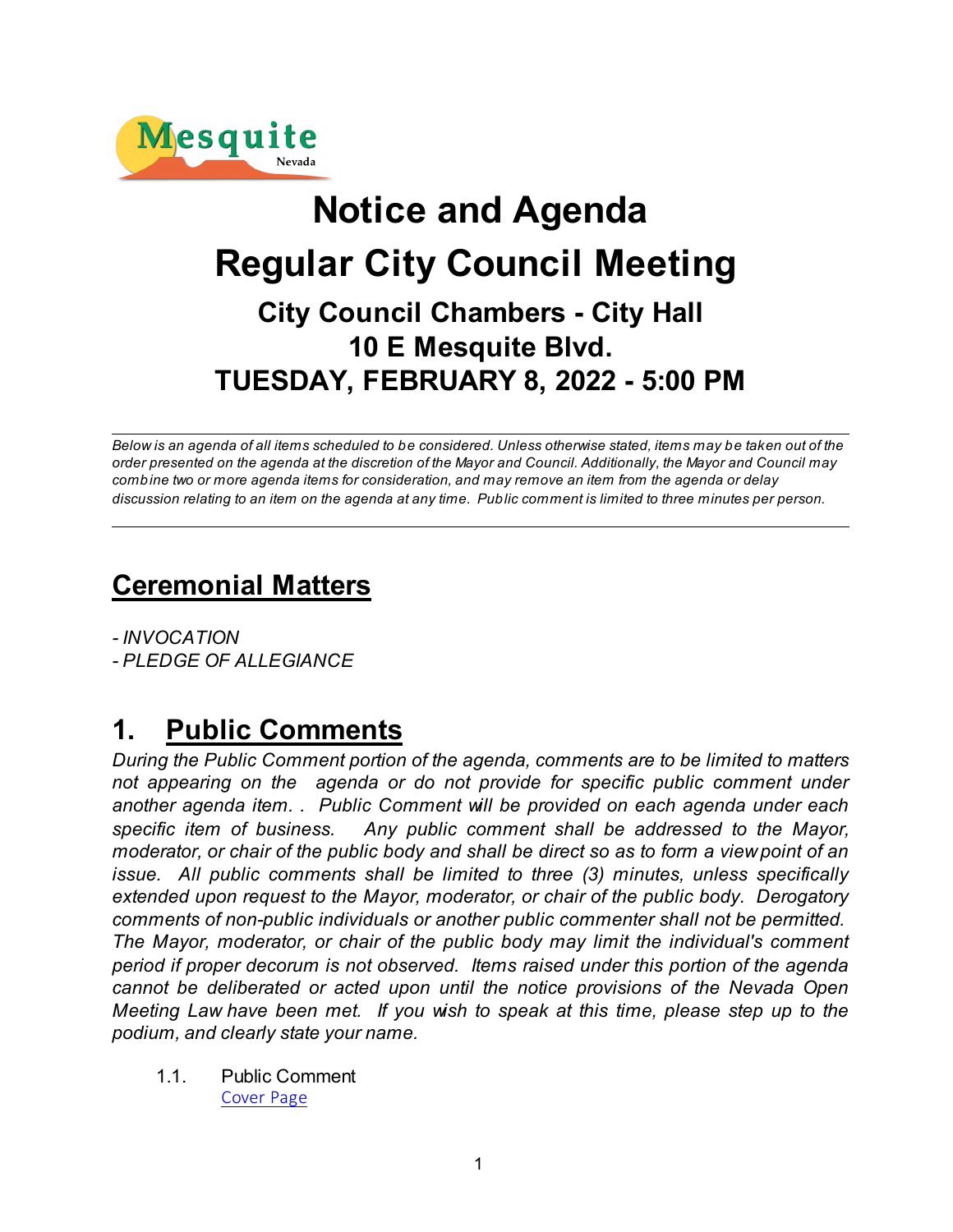## **2. Consent Agenda**

*Items on the Consent Agenda may not require discussion. These items may be a single motion unless removed at the request of the Mayor, City Council, or City Manager.* 

2.1. Consideration for approval of the Tuesday, February 8, 2022 Regular City Council Meeting Agenda; the January 11, 2022 City Council Meeting minutes and the January 18, 2022 Tech Review minutes.

- Public Comment - Discussion and Possible Action [Cover Page](https://legistarweb-production.s3.amazonaws.com/uploads/attachment/pdf/1231881/dc86d8fd6e15afccb3cfc708af3afe550.pdf)

[m01-11-22 RCC.doc](https://legistarweb-production.s3.amazonaws.com/uploads/attachment/pdf/1231878/m01-11-22_RCC.pdf)

[m1-18-22 TRM.docx](https://legistarweb-production.s3.amazonaws.com/uploads/attachment/pdf/1231879/m1-18-22_TRM.pdf)

- 2.2. Consideration of approval of:
	- a) Notification of Budget Transfers
	- b) Notification of Budget Amendments
	- c) Notification of Bills Paid
	- d) Purchase Orders
	- Public Comment
	- Discussion and Possible Action

### [Cover Page](https://legistarweb-production.s3.amazonaws.com/uploads/attachment/pdf/1231891/19ab374c8dcae266a6f6ebf80ef0c92c0.pdf)

[Check Register - City Council Agenda 1.10.22 to 1.23.22.pdf](https://legistarweb-production.s3.amazonaws.com/uploads/attachment/pdf/1231885/Check_Register_-_City_Council_Agenda_1.10.22_to_1.23.22.pdf)

[City Council - Budget Trsfrs & POS 02.08.22.pdf](https://legistarweb-production.s3.amazonaws.com/uploads/attachment/pdf/1231886/City_Council_-_Budget_Trsfrs___POS_02.08.22.pdf)

- 2.3. Consideration of designating Vehicles & Equipment items as City Surplus items and direct Public Works to list these items on the Public Surplus website.
	- Public Comments
	- Discussion and Possible Action

[Cover Page](https://legistarweb-production.s3.amazonaws.com/uploads/attachment/pdf/1231929/ed9409ad7005e777636741a2a389e2520.pdf)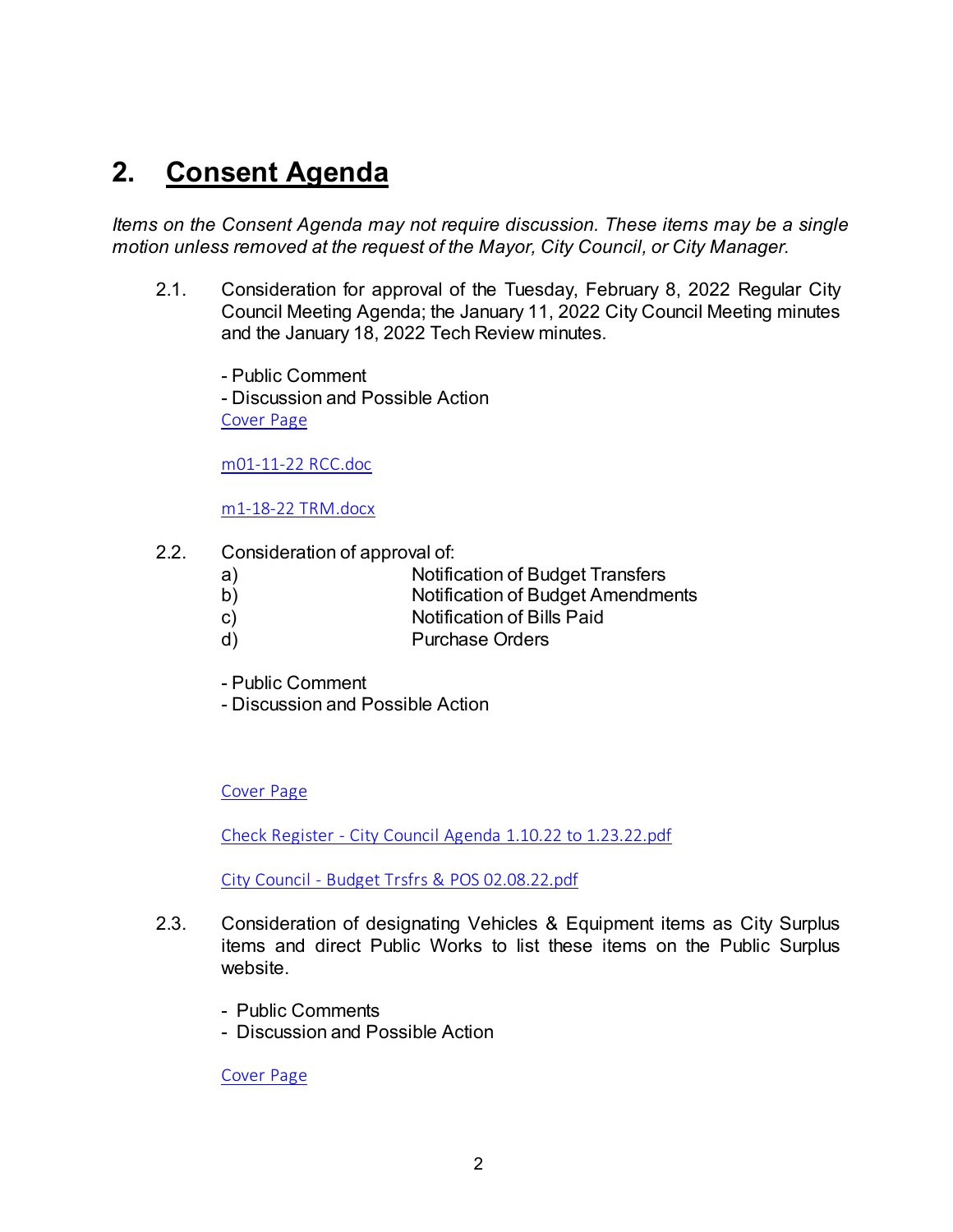[Veh\\_Equip\\_Pictures.pdf](https://legistarweb-production.s3.amazonaws.com/uploads/attachment/pdf/1231922/Veh_Equip_Pictures.pdf)

[SalesfromLastAuction\\_NovDec21.pdf](https://legistarweb-production.s3.amazonaws.com/uploads/attachment/pdf/1231923/SalesfromLastAuction_NovDec21.pdf)

- 2.4. Consideration of Approval of Resolution No. R22-004, adopting Supplemental No 1 to Interlocal Contract (No. 1231) between Clark County, the City of Las Vegas, the City of North Las Vegas, the City of Henderson, the City of Mesquite, the City of Boulder City and the Regional Transportation Commission of Southern Nevada for Advanced Traffic Management Systems Maintenance Fiscal Year 2022.
	- Public Comments
	- Discussion and Possible Action

[Cover Page](https://legistarweb-production.s3.amazonaws.com/uploads/attachment/pdf/1231941/bbc575ecfe7f36d86f3d821037b72b050.pdf)

[ResNo\\_R22004.pdf](https://legistarweb-production.s3.amazonaws.com/uploads/attachment/pdf/1231939/ResNo_R22004.pdf)

[RTC\\_SupplementalNo1\\_InterlocalContract\\_1231.pdf](https://legistarweb-production.s3.amazonaws.com/uploads/attachment/pdf/1231940/RTC_SupplementalNo1_InterlocalContract_1231.pdf)

- 2.5. Consideration of Approval of Resolution No. R22-005, adopting Interlocal Contract (No. 1319) between Clark County, the City of Las Vegas, the City of North Las Vegas, the City of Henderson, the City of Mesquite, the City of Boulder City and the Regional Transportation Commission of Southern Nevada for Traffic Signal Detection Fiscal Year 2022.
	- Public Comments
	- Discussion and Possible Action

[Cover Page](https://legistarweb-production.s3.amazonaws.com/uploads/attachment/pdf/1231947/1e84696271e677abaf4918916e48e3eb0.pdf)

[ResNo\\_R22005.pdf](https://legistarweb-production.s3.amazonaws.com/uploads/attachment/pdf/1231945/ResNo_R22005.pdf)

[RTC\\_InterlocalContract\\_1319.pdf](https://legistarweb-production.s3.amazonaws.com/uploads/attachment/pdf/1231946/RTC_InterlocalContract_1319.pdf)

- 2.6. Consideration of Approval of Resolution No. R22-006, adopting Supplemental No 1 to Interlocal Contract (No. 1312 ) between the City of Mesquite and the Regional Transportation Commission of Southern Nevada for Roadway Improvements - Hafen & Leavitt Lanes Fiscal Year 2022.
	- Public Comments
	- Discussion and Possible Action

[Cover Page](https://legistarweb-production.s3.amazonaws.com/uploads/attachment/pdf/1231961/84c0da329af7031f3c16cb78f9bb432a0.pdf)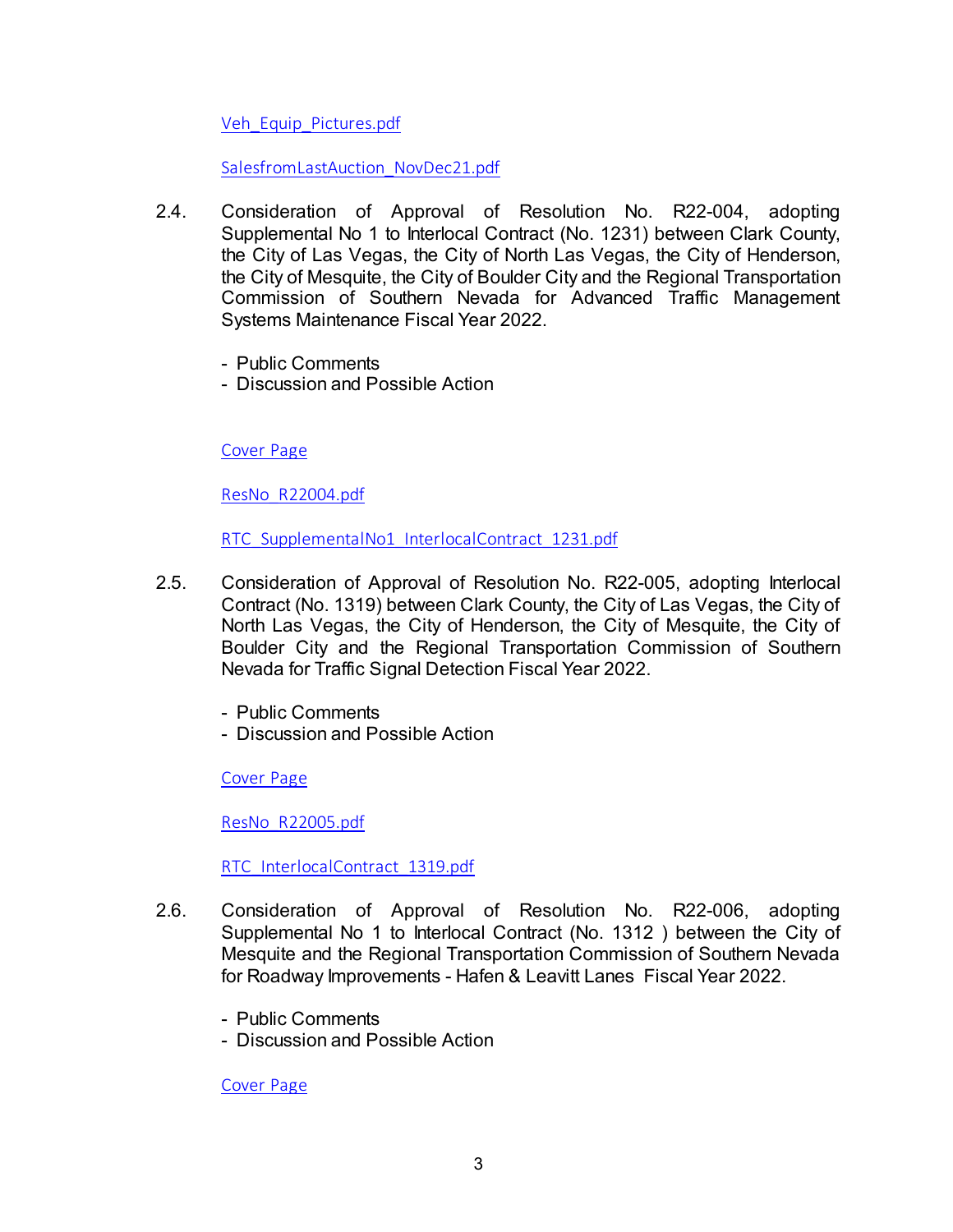[ResNo\\_R22006.pdf](https://legistarweb-production.s3.amazonaws.com/uploads/attachment/pdf/1231956/ResNo_R22006.pdf)

[RTC\\_InterlocalContract\\_SupplementalNo1\\_1312.pdf](https://legistarweb-production.s3.amazonaws.com/uploads/attachment/pdf/1231957/RTC_InterlocalContract_SupplementalNo1_1312.pdf)

### **3. Special Items**

- 3.1. Presentation and Possible Direction for Fire Station No. 1 Location and Funding Source.
	- Public Comments
	- Discussion and Possible Action

[Cover Page](https://legistarweb-production.s3.amazonaws.com/uploads/attachment/pdf/1231970/e88bc3f6cde8273976958e4db117d7720.pdf)

[FireStation\\_SitePlanOptions.PDF](https://legistarweb-production.s3.amazonaws.com/uploads/attachment/pdf/1231964/FireStation_SitePlanOptions.PDF)

## **4. Resolutions & Proclamations**

- 4.1. Consideration of Approval of Resolution No. R22-007, adopting Interlocal Contract (No. 3004 ) between the City of Mesquite and the Regional Transportation Commission of Southern Nevada for Arterial Reconstruction Program- Roadway Maintenance Fiscal Year 2022.
	- Public Comments
	- Discussion and Possible Action

[Cover Page](https://legistarweb-production.s3.amazonaws.com/uploads/attachment/pdf/1232015/4f69afb5452fc6331d8dd9e158ee63520.pdf)

[ResNo\\_R22007.pdf](https://legistarweb-production.s3.amazonaws.com/uploads/attachment/pdf/1232005/ResNo_R22007.pdf)

[RTC\\_InterlocalContract\\_3004.pdf](https://legistarweb-production.s3.amazonaws.com/uploads/attachment/pdf/1232006/RTC_InterlocalContract_3004.pdf)

- 4.2. Consideration of Approval of Resolution No. R22-008, adopting Interlocal Contract (No. 3005) between the City of Mesquite and the Regional Transportation Commission of Southern Nevada for Arterial Reconstruction Program- Misc Roadway (Construction & Rehabilitation) Fiscal Year 2022.
	- Public Comments
	- Discussion and Possible Action

[Cover Page](https://legistarweb-production.s3.amazonaws.com/uploads/attachment/pdf/1232046/80e89c6b267e894f310f2c88b0f28d910.pdf)

[ResNo\\_R22008.pdf](https://legistarweb-production.s3.amazonaws.com/uploads/attachment/pdf/1232036/ResNo_R22008.pdf)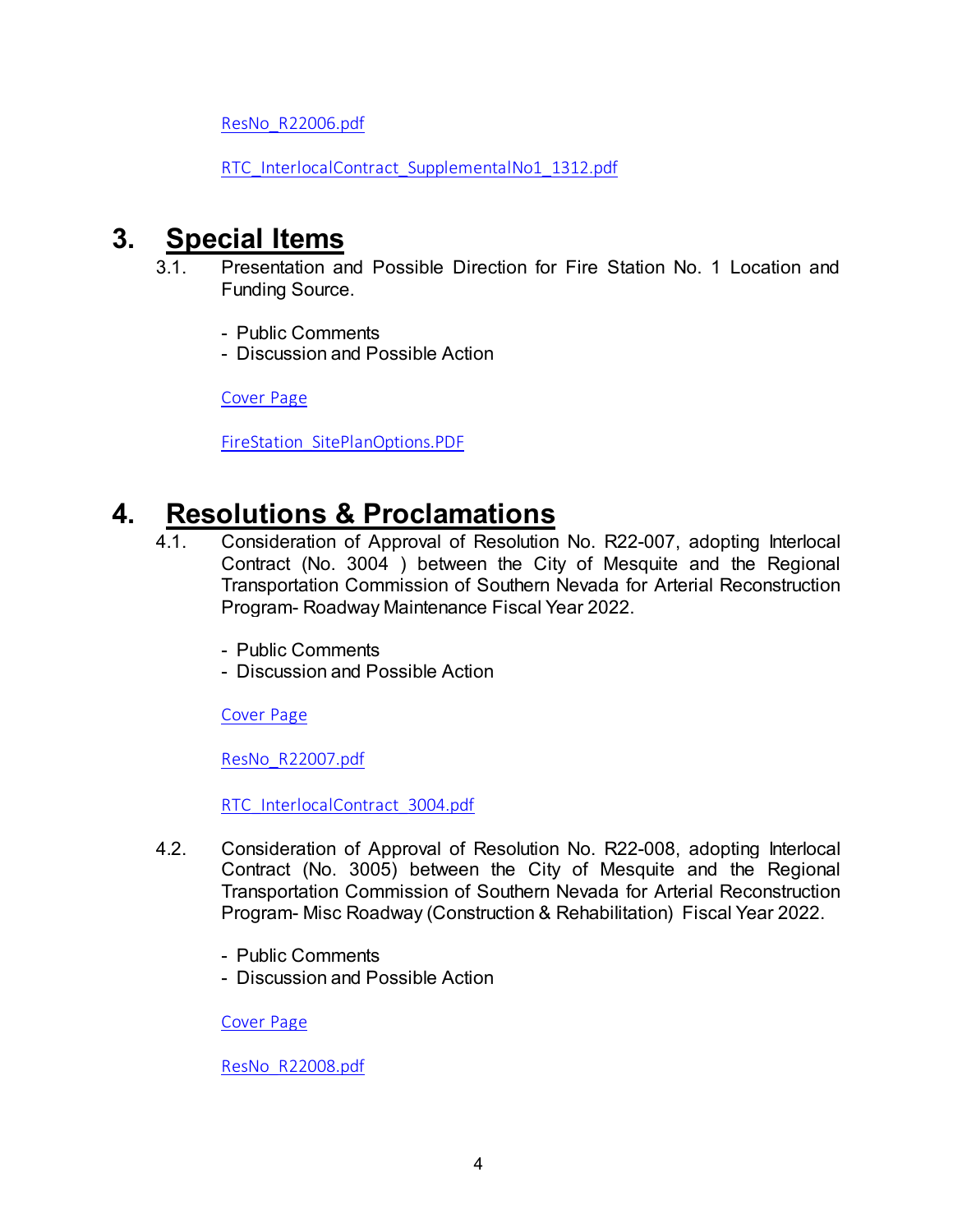[RTC\\_InterlocalContract\\_3005.pdf](https://legistarweb-production.s3.amazonaws.com/uploads/attachment/pdf/1232037/RTC_InterlocalContract_3005.pdf)

## **5. Department Reports**

- 5.1. Mayor's Comments and Reports [Cover Page](https://legistarweb-production.s3.amazonaws.com/uploads/attachment/pdf/1232381/88aae82159105cdfda888acd71616f250.pdf)
- 5.2. City Council and Staff Comments. [Cover Page](https://legistarweb-production.s3.amazonaws.com/uploads/attachment/pdf/1232388/fd562983bd21f5a9300289ce17ac7e150.pdf)

## **6. Adoption of Bills as Ordinances**

- 6.1. Consideration for approval of the adoption of Bill B22-001 as Ordinance B22-001 to amend Mesquite Municipal Code by amending Title 9, Chapter 7, Section 9-7N-3, Section 9-7P-2, and 9-7P-3, to amend the permitted uses and conditional uses.
	- Public Hearing
	- Discussion and Possible Action

[Cover Page](https://legistarweb-production.s3.amazonaws.com/uploads/attachment/pdf/1232401/efd87b75be9a494376bb2619dd6bf12d0.pdf)

[Bill No. 22-001\\_Staff Memo.docx](https://legistarweb-production.s3.amazonaws.com/uploads/attachment/pdf/1232392/Bill_No._22-001_Staff_Memo.pdf)

[B22-001.docx](https://legistarweb-production.s3.amazonaws.com/uploads/attachment/pdf/1232393/BILL22-001.pdf)

[Appendix A .docx](https://legistarweb-production.s3.amazonaws.com/uploads/attachment/pdf/1232394/Appendix_A_.pdf)

[Appendix B.docx](https://legistarweb-production.s3.amazonaws.com/uploads/attachment/pdf/1232395/Appendix_B.pdf)

## **7. Administrative Items**

- 7.1. Consideration for approval of the Supplemental Declaration of Emergency.
	- Public Comment

- Discussion and Possible Action [Cover Page](https://legistarweb-production.s3.amazonaws.com/uploads/attachment/pdf/1231875/d0134dafd7766f491afe47bbf7a6f9f30.pdf)

[Supplemental Declaration of Emergency.docx](https://legistarweb-production.s3.amazonaws.com/uploads/attachment/pdf/1231441/Supplemental_Declaration_of_Emergency.pdf)

[Exhibit A.pdf](https://legistarweb-production.s3.amazonaws.com/uploads/attachment/pdf/1231874/Exhibit_A.pdf)

7.2. Consideration of approval of a Beer, Wine and Spirit-Based Products Off-Sale Liquor License for Midjit Market DBA Green Valley Grocery #78,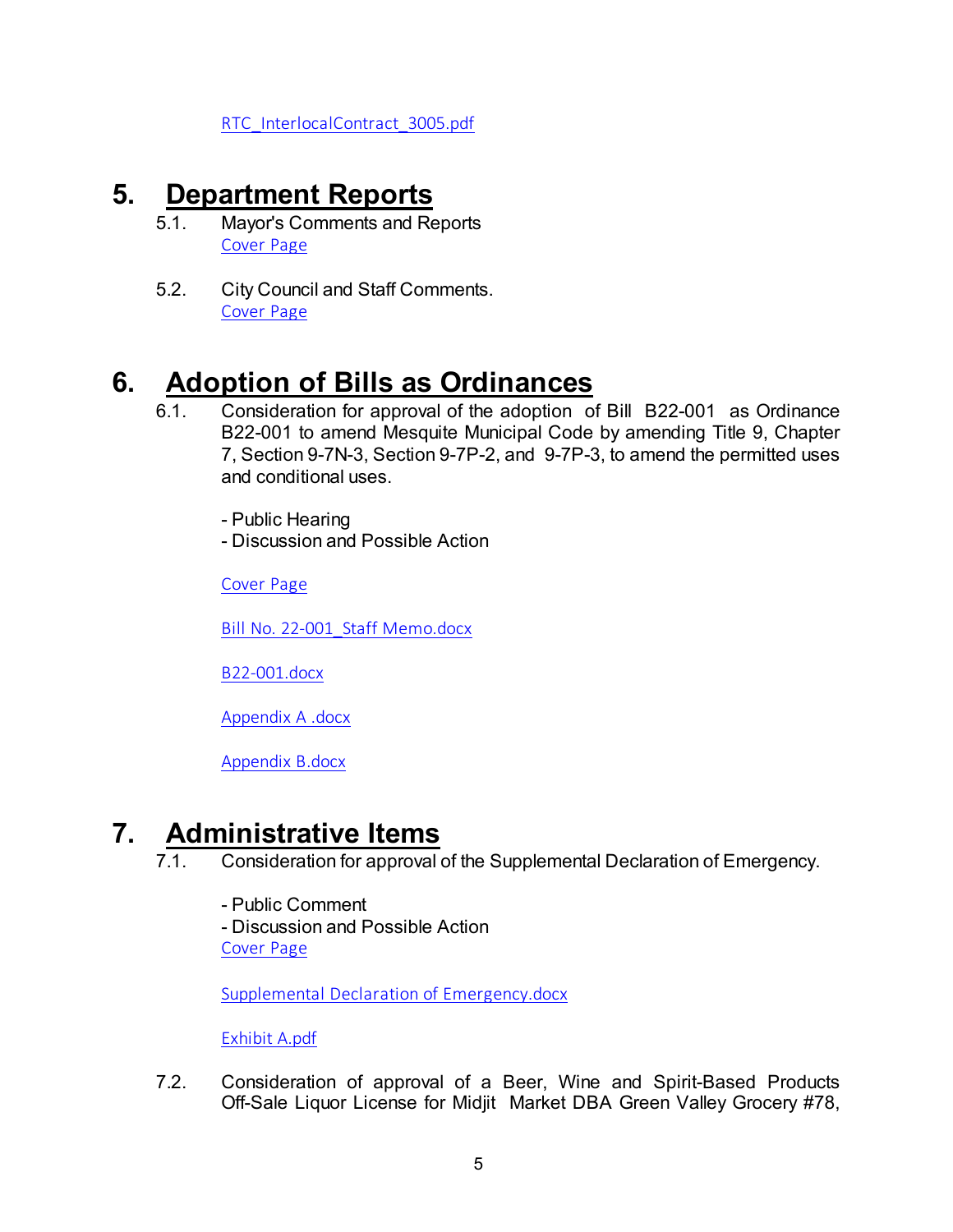located at 1215 W. Pioneer Boulevard.

- Public Comment - Discussion and Possible Action [Cover Page](https://legistarweb-production.s3.amazonaws.com/uploads/attachment/pdf/1232434/6736f1f44019a8ad78ac2e371a6615e10.pdf)

[Liquor License application.pdf](https://legistarweb-production.s3.amazonaws.com/uploads/attachment/pdf/1232423/Liquor_License_application.pdf)

- 7.3. Consideration of approval of a Class A Gaming License and Slot Route Operator License for Crawford Coin doing business at Green Valley Grocery, 1215 W. Pioneer Boulevard.
	- Public Comment - Discussion and Possible Action [Cover Page](https://legistarweb-production.s3.amazonaws.com/uploads/attachment/pdf/1232443/9f47b62dafeafe901d87df99584e622f0.pdf)

[Gaming Application - Slot Route Operator.pdf](https://legistarweb-production.s3.amazonaws.com/uploads/attachment/pdf/1232438/Gaming_Application_-_Slot_Route_Operator.pdf)

[Gaming Appliation - Slot Machines.pdf](https://legistarweb-production.s3.amazonaws.com/uploads/attachment/pdf/1232439/Gaming_Appliation_-_Slot_Machines.pdf)

- 7.4. Consideration of Abandonment Case No. AB-21-002 (540 Rolling Hills Drive BLA) to relocate a Public Utility and Drainage Easement to accommodate the construction of a pool at 540 Rolling Hills Drive in the Mesquite Vistas PUD.
	- Public Hearing
	- Discussion and Possible Action

[Cover Page](https://legistarweb-production.s3.amazonaws.com/uploads/attachment/pdf/1232456/77b8a8f8d627df8669833ad17513c4510.pdf)

[AB-21-002\\_VicinityMap.pdf](https://legistarweb-production.s3.amazonaws.com/uploads/attachment/pdf/1232451/AB-21-002_VicinityMap.pdf)

[App&Plans\\_AB-21-002](https://legistarweb-production.s3.amazonaws.com/uploads/attachment/pdf/1232452/AB-21-002.pdf)

7.5. Consideration of Tentative Map Case No. TM-21-009 (Sparrow Crest Subdivision) to approve a 54-lot single family subdivision on 13.52 acres, located at 875 West Pioneer Boulevard, in the Falcon Ridge Planned Unit Development.

 - Public Hearing - Discussion and Possible Action [Cover Page](https://legistarweb-production.s3.amazonaws.com/uploads/attachment/pdf/1232469/716d97ea99cc171820467da6e684f7400.pdf)

[TM-21-009\\_Sparrow Crest Subdivision\\_ Staff Memo.doc](https://legistarweb-production.s3.amazonaws.com/uploads/attachment/pdf/1232461/TM-21-009_Sparrow_Crest_Subdivision__Staff_Memo.pdf)

[TM-21-009.pdf](https://legistarweb-production.s3.amazonaws.com/uploads/attachment/pdf/1232462/TM-21-009.pdf)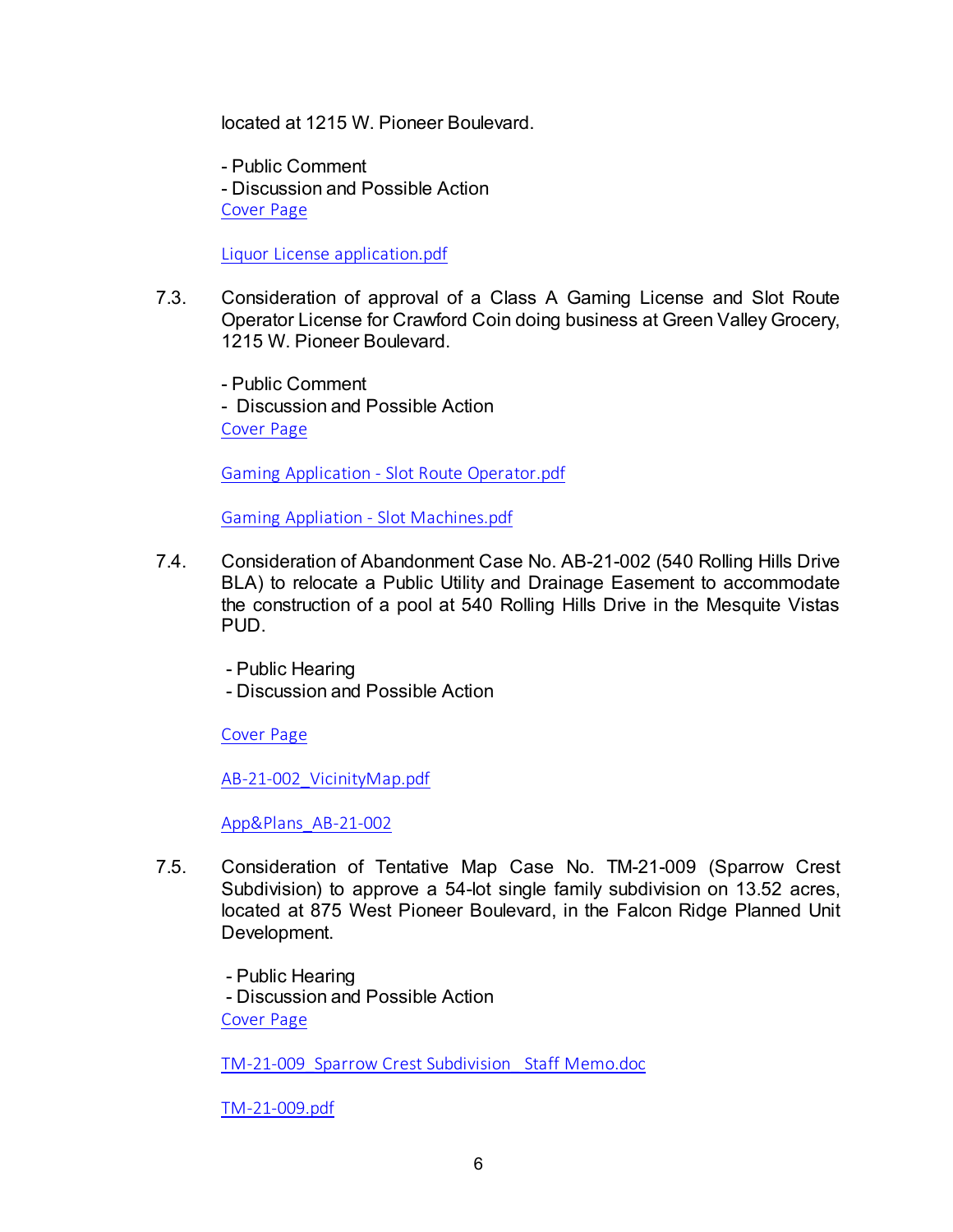## **8. Public Comments**

*After all council business has concluded, the final Public Comment portion of the agenda shall be open to all viewpoint comments, including agendized items. Any public comment shall be addressed to the Mayor, moderator, or chair of the public body and shall be direct so as to form a view point of an issue. All public comments shall be limited to three (3) minutes, unless specifically extended upon request to the Mayor, moderator, or chair of the public body. Derogatory comments of non-public individuals or another public commenter shall not be permitted. The Mayor, moderator, or chair of the public body may limit the individual's comment period if proper decorum is not observed. Items raised under this portion of the agenda cannot be deliberated or acted upon until the notice provisions of the Nevada Open Meeting Law have been met. If you wish to speak at this time, please step up to the podium, and clearly state your name.*

8.1. Public Comment [Cover Page](https://legistarweb-production.s3.amazonaws.com/uploads/attachment/pdf/1231825/d9d972fa18b3ff1639fb6b128c9d47130.pdf)

## **9. Adjournment**

9.1. Adjournment

*Note: Please be advised that the Standing Rules of the City Council are available for your information and posted in the bulletin board on the first floor of City Hall. The Standing Rules govern the conduct of City Council Meetings. These Standing Rules may be acted upon and utilized by the Mayor and City Council at any City Council Meeting.*

*To obtain any or all supporting materials for this Agenda, please contact the Clerk's Office at 702-346-5295.*

*Members of the public who are disabled and require special assistance or accommodation at the meeting are requested to notify the City Clerk's Office -City Hall in writing at 10 E. Mesquite Blvd., Mesquite, NV, 89027 or by calling 346-5295 twenty-four hours in advance of the meeting.*

*THIS NOTICE AND AGENDA HAS BEEN POSTED ON OR BEFORE 9:00 AM ON THE THIRD WORKING DAY BEFORE THE MEETING AT THE FOLLOWING LOCATIONS:* 

- *1. Mesquite City Hall, 10 E. Mesquite Blvd., Mesquite, Nevada*
- *2. Mesquite Community & Senior Center, 102 W. Old Mill Road, Mesquite, Nevada*
- *3. Mesquite Post Office, 510 W. Mesquite Blvd., Mesquite, Nevada*
- *4. Mesquite Library, 121 W. First North, Mesquite, Nevada*

*The agenda is also available on the Internet at<http://www.mesquitenv.gov> and [http://nv.gov](http://nv.gov/)*

### **RULES OF PROCEDURE**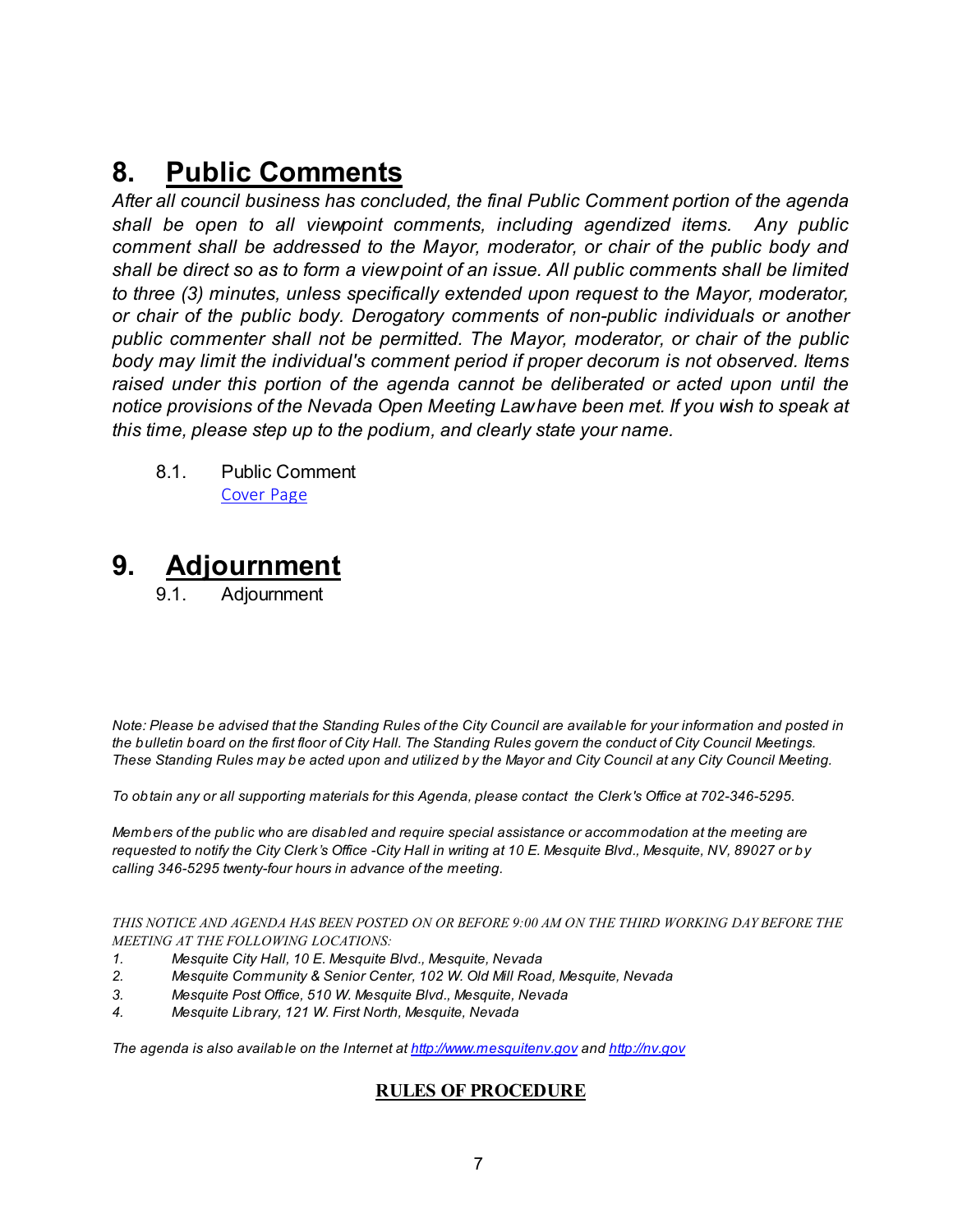### **1. Authority:**

1.1 The Mesquite City Charter Article II, Section 2.060(2), Provides that the **City** Council may adopt rules for the government of its members and its meetings; These Rules of Procedure shall be in effect upon their adoption by the Council and until such time as they are amended or new rules are adopted in the manner provided by these Rules of Procedure.

### **2. General Rules:**

2.1. **PUBLIC MEETINGS**: All meetings of the Council shall be open to the public, expect those provided in NRS 241 and 288. The agenda and backup material shall be open to public inspection in the City Clerk's Office.

2.2 **QUORUM:** A majority of the members of the Council shall constitute a quorum and be necessary for the transaction of business. If a quorum is not present, those in attendance will be named and they shall adjourn to a later time.

2.3 **MINUTES:** A written account of all proceedings of the Council shall be kept by the City Clerk and shall be entered into the official records of the Council.

2.4 **RIGHT TO FLOOR:** Any member desiring to speak shall be recognized by the chair, and shall confine his remarks to the item under consideration.

2.5 **CITY MANAGER**: The City Manager or his/her designee shall attend all meetings of the Council. The City Manager may make recommendations to the Council and shall have the right to take part in all discussions of the Council, but shall have no vote.

2.6 **CITY ATTORNEY**: The City Attorney or Deputy City Attorney shall attend all meetings of the Council and shall, upon request, given an opinion, either written or verbal, on questions of the law.

2.7 **CITY CLERK**: The City Clerk or Deputy City Clerk shall attend all meetings of the Council and shall keep the official minutes and perform such other duties as required by the Council.

2.8 **OFFICERS AND STAFF:** Department heads of the City, when there is pertinent business from their departments on the Council agenda, shall attend such Council meetings upon request of the City Manager.

2.9 **RULES OF ORDER:** "Roberts Rules of Order Newly Revised" 11th Edition shall govern the proceedings of the Council in all cases, provided they are not in conflict with these rules.

#### **3. Types of Meetings:**

- 3.1 **REGULAR CITY COUNCIL MEETINGS**: The City Council shall meet in regular session at 5:00 p.m. on the second and fourth Tuesday of each month. The City Council may, as it deems necessary, schedule a regular meeting on a date other than the second and fourth Tuesday of each month, in accordance with Article II, Section 2.040 of the Mesquite City Charter and the provisions of Nevada Revised Statutes ("NRS") chapter 241.
- 3.2 **TECHNICAL REVIEW MEETINGS**: Pursuant to Article II, Section 2.040(2) of the Mesquite City Charter, the City Council shall hold Technical Review Meeting at 1:30 p.m. on the first and third Tuesday of each month. The purpose of Technical Review Meetings shall be to establish the business to be heard for only the next relevant Regular City Council meeting and other matters properly related thereto.
- 3.3 **ROLE OF MAYOR**: The Mayor shall preside over both Technical Review Meetings and Regular City Council Meetings. The Mayor may decide in what order to take business from the Agenda. In the Mayor's absence, the Mayor Pro Tem shall fulfill the role of the Mayor. If both the Mayor Pro Tem and the Mayor are absent, the City Council shall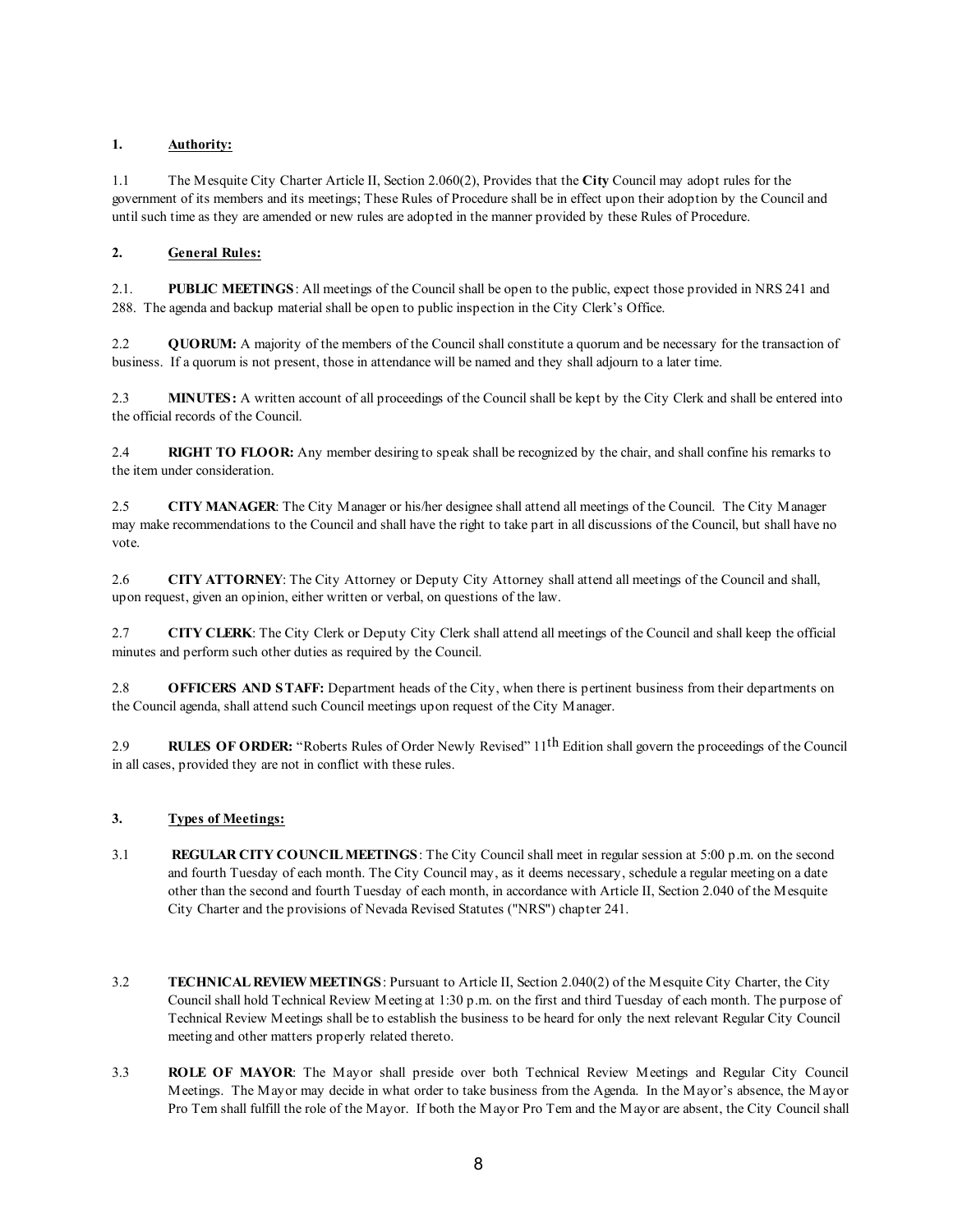choose by majority vote a temporary chair who shall fulfill the administrative duties of presiding over the City Council Meeting. Nothing in this provision shall either abridge or delegate the duties of the Mayor, Mayor Pro Tem or the City Council as provided in Article III of the Mesquite City Charter, except as to the sole issue of fulfilling administrative duties and conducting and directing business during a meeting.

- 3.4 **PLACE OF MEETINGS**: The City Council herewith designates as its Council Chambers, for the conduct of all regular meetings, the Council Chambers in City Hall located at 10 East Mesquite Boulevard, Mesquite, Nevada, or such other place as the City Council may from time to time determine.
- 3.5 **SPECIAL MEETINGS**: Special meetings of the City Council include any meeting other than its regular meetings of a quorum of the City Council not exempted from the requirements of NRS Chapter 241. Special meetings of the City Council may be called by the Mayor or a majority of the City Council in compliance with Article II, Section 2.050 of the Mesquite City Charter and the provisions of NRS chapter 241.
- 3.6 **ADJOURNED MEETINGS**: Any meeting of the City Council may be continued or adjourned from day to day by a call of the Mayor or Councilmember and ratified by a majority vote, and in accordance with an agenda noticed pursuant to NRS chapter 241, but not beyond the next scheduled regular meeting.
- 3.7 **EXECUTIVE SESSIONS**: Executive sessions, closed meetings or non-public meetings may be held in accordance with the provisions of NRS chapters 241 and 288.220.

### **4. Duties of Presiding Officer and Meeting Decorum**

- 4.1 **PRESIDING OFFICER:** The Mayor, when present, shall preside as Chairman at all meetings of the City Council. In the absence of the Mayor, the Mayor Pro Tern shall preside; in the absence of the Mayor and Mayor Pro Tern, the quorum of present Councilmembers shall choose a presiding officer. The Presiding Officer of any meeting of the City Council shall have the same right as any other member of the City Council to initiate a motion, question or debate. The Presiding Officer shall preserve order and decorum, and confine Councilmembers in debate to the question under discussion.
- 4.2 **COUNCIL VOTE**: Unless a roll call vote is requested or necessitated due to a malfunction of the electronic vote system, the vote on any motion, resolution or ordinance shall be cast electronically and displayed for public view.
- 4.3 **DECORUM OF THE DAIS:** During meetings, all persons present shall assist in preserving order and decorum by limiting conversation and the use of cellular devices that may delay or interrupt the proceedings.
- 4.4 **POINTS OF ORDER:** Any Councilmember may at any time raise a point of order objection as appropriate by stating the phrase "Point of Order." The Councilmember shall be afforded the opportunity to explain his or her point of order objection to the Mayor. The Mayor shall rule on the point of order. The Mayor may seek advice from the City Clerk in ruling upon any point of order. If the Mayor's ruling is against the Council member's call for the Point of Order, a vote of the Council may be requested.

### **5. Order of Business and Agenda**

5.1 **AGENDA:** The order of business of each meeting shall be as contained in the agenda in accordance with NRS 241 prepared by the City Clerk and approved by the City Manager. The agenda shall be delivered to members of the Council at least three (3) working days preceding the meeting to which it pertains.

5.2 **SPECIAL INTEREST/PRESENTATION ITEMS**: Unless otherwise approved by the City Manager, and in order to provide for the effective administration of City Council business, a maximum of four (4) items of special interest or presentation shall be scheduled on one agenda. Special Interest/Presentation items must appear on the agenda and it is not appropriate for presentations to be made during the public comment portion of the meeting.

### **6. Voting**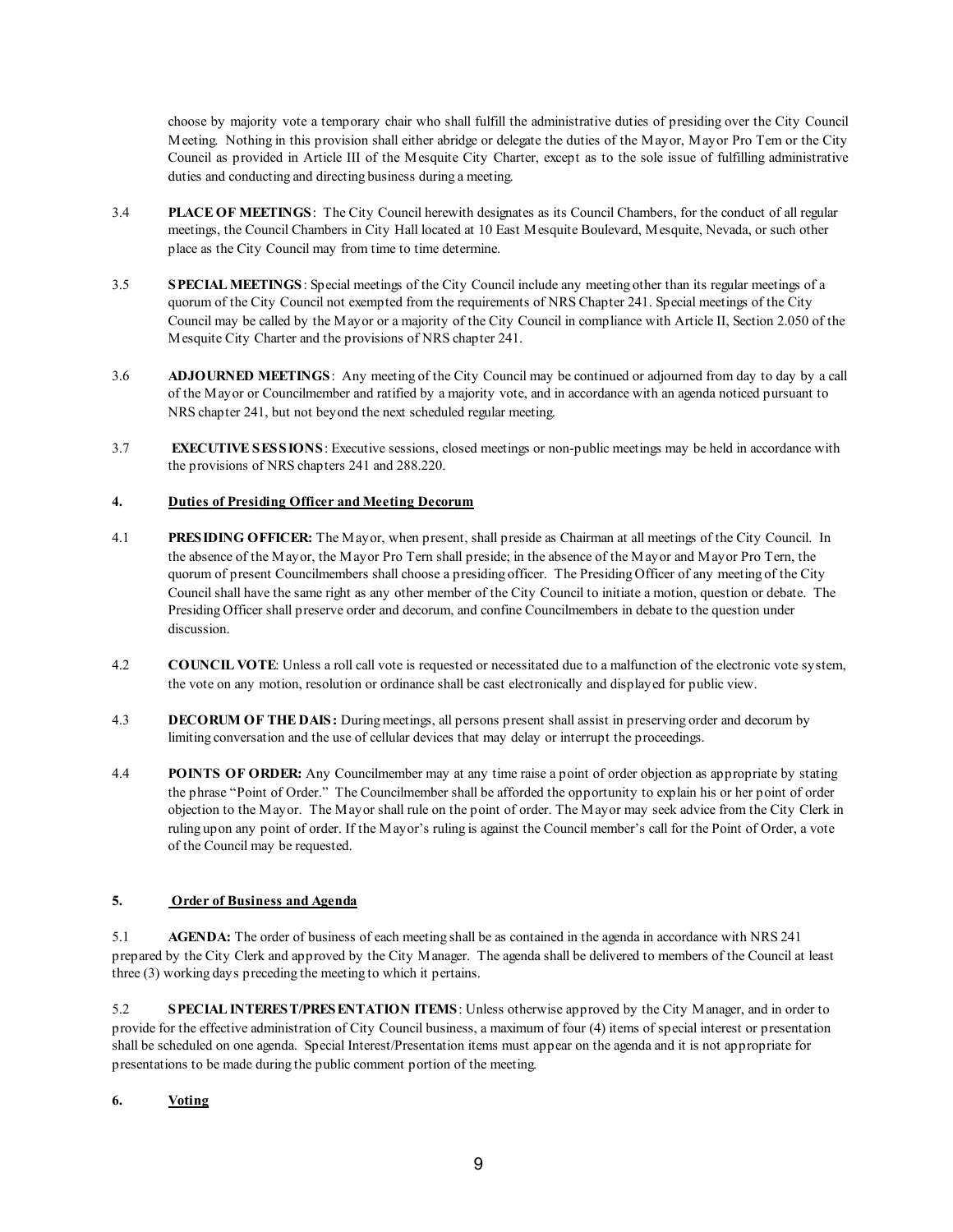6.1 All voting procedures shall be in accordance with Parliamentary Authority.

6.2 **POINT OF INFORMATION:** This is a request by a Council member, directed to the Presiding Officer or appropriate individual for information relevant to the pending item. A Point of Information takes precedence over a main motion, is not debatable, is not amendable, is not superseded by other motions, and is ruled on for appropriateness by the Presiding Officer.

6.3 **ABSTENTIONS:** A member may abstain from voting for any reason s/he deems appropriate.

6.4 **FAILURE OF AFFIRMATIVE MOTION:** The failure of a motion calling for affirmative action is not the equivalent of the passage of a motion calling for the opposite negative action. The failure of such affirmative motion constitutes no action.

6.5 **FAILURE OF NEGATIVE MOTION**: The failure of a motion calling for a negative action is not the equivalent of the passage of a motion calling for the opposite affirmative action. The failure of such a negative motion constitutes no action.

6.6 **LACK OF PASSAGE OF A MOTION:** In some instances (maps in particular, per NRS) lack of passage of a motion may result in the item being "deemed approved." In other instances no action may result in confusion and complication for the applicant. In all cases the City Council will strive to achieve a decision or action.

### **7. Citizens' Rights**

7.1 **ADDRESSING THE CITY COUNCIL:** Any person desiring to address the Council by oral communication can do such during Public Comments (at the beginning and closing of the meeting), or on a particular item on the agenda.

7.2 **TIME LIMIT:** Each person addressing the Council shall step to the microphone, shall give his/her name in an audible tone of voice for the record and, unless further time is granted by the Presiding Officer, shall limit the time of his/her comments to three (3) minutes.

7.3 **PUBLIC COMMENT CONTENT***:* The presiding officer or the majority of City Council may prohibit comment if the content of the comments is a topic that is not relevant to, or within the authority of, the public body, or if the content of the comments is willfully disruptive of the meeting by being irrelevant, repetitious, slanderous, offensive, inflammatory, irrational, or amounting to personal attacks or interfering with the rights of other speakers.

7.4 **DISRUPTIVE CONDUCT:** Any person who willfully disrupts a meeting to the extent that its orderly conduct is made impractical may be removed from the meeting by order of the Presiding Officer or majority of the City Council. A person willfully disrupts a meeting when s/he (1) uses physical violence, threatens the use of physical violence or provokes the use of physical violence, or (2) continues to use loud, boisterous, unruly, or provocative behavior after being asked to stop, which behavior is determined by the Presiding Officer or a majority of the City Council present to be disruptive to the orderly conduct of the meeting, or (3) fails to comply with any lawful decision or order of the Presiding Officer or of a majority of the City Council relating to the orderly conduct of the meeting.

### 7.5 **WRITTEN COMMUNICATIONS:**

a. In General: Interested parties or their authorized representatives may address the Council by written communication in regard to any matter concerning the City's business or over which the Council has control at any time by direct mail to Council members, email, or by addressing it to the City Clerk and copies will be distributed to the Council members.

b. At City Council Meetings: Except as provided in subsection c, written communications will not be read at City Council meetings, but will be attached to the item as part of the record, tallied, and reported by the City Clerk as generally in favor of or against the proposition.

c. Exceptions: A written communication to the City Council may be read by City staff at a City Council meeting when (1) the person making the written communication has asked it be read aloud, (2) the person is unavailable to be at the meeting due to emergency or illness, (3) the written communication can be read in an ordinary cadence within three minutes, and (4) the person's name appears on the written communication and will be read into the record.

#### **8. Suspension and Amendment of These Rules**